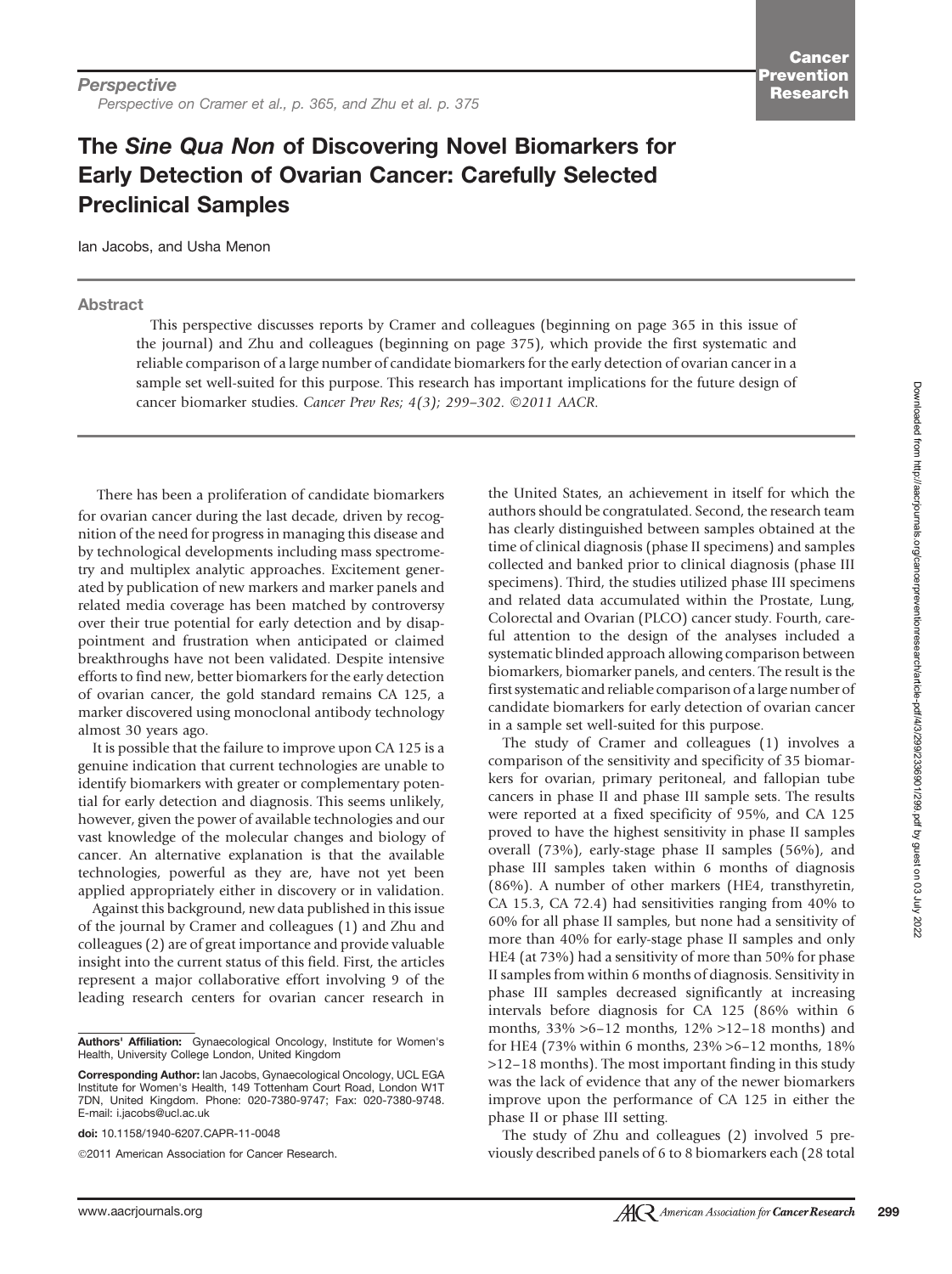biomarkers, with some overlap between panels) with a phase III case–control set of 118 ovarian cancers and 951 controls. Cancer samples were obtained within 365 days prior to diagnosis in 57% of cases and from 366 up to 2,898 days before diagnosis in the rest. Three analytic approaches were used sequentially, from validation blinding all samples, through splitting into a training and validation set, to a discovery set without validation. Surprisingly and disappointingly, none of the panels or analytic approaches revealed an improvement compared with CA 125 alone, which was analyzed at a cutoff of 35 U/mL and had a sensitivity/specificity of 63.1%/98.5% in the validationonly set and 72.4%/97.9% in the training and validation set, with an area under the curve in the validation set of 0.89. Only one panel, which included CA 125 along with B7-H4, CA15-3, CA72-4, and HE4, had results comparable with those of CA 125 alone. The Yale algorithm panel (CA125, IGF2, leptin, MIF, OPN, and prolactin) performed particularly poorly compared with previously published data for the same algorithm in phase II samples, with a sensitivity of just 34.3% at a specificity of 96.8% in the validation-only set. The Pittsburgh panel (CA125, CA72-4, EGFR, eotaxin, HE4, MMP3, prolactin, and VCAM1) was equally disappointing, with sensitivity/specificity of only 37.9%/89.8% in the validation-only set.

Lessons can be learned from these carefully conducted studies and from the experience over the last two decades in sample selection for discovery of biomarkers relevant to screening/early detection and their validation. A key message is selection of the appropriate sample set for screening biomarker discovery. Several markers with high ranks in early-stage phase II samples, such as CA19.9, apolipoprotein A1, and prolactin, did not perform well in phase III specimens (1). The intended use of a diagnostic marker is to aid assessment of whether symptomatic, clinically presenting patients have a particular condition, and a screening marker is intended to assess in advance of symptoms whether disease is present in apparently healthy individuals. The standard approach of biomarker discovery to date has been to undertake studies for both purposes in clinical samples obtained from symptomatic patients and often from patients with advanced stage disease. Even an approach utilizing phase II samples from patients with clinically diagnosed early-stage ovarian cancer is dubious. There is increasing evidence that clinically diagnosed earlystage ovarian cancer is often low-grade serous/endometrioid/mucinous carcinoma, which behaves indolently and thus contrasts with advanced stage and highly aggressive high-grade serous/undifferentiated/malignant mixed mesodermal ovarian cancers. The results reported in this issue of the journal (1, 2) highlight the need to use sample sets that precede a cancer diagnosis by more than 6 to 12 months (phase III sample sets) for discovery of screening biomarkers. There have been very few reports in the literature to date on the use of this approach, and one can be reasonably optimistic that discovery with well-characterized phase III samples will yield novel screening markers during the next few years.

The second message is that samples for biomarker validation must be chosen carefully and appropriately. It has become increasingly clear that systematic bias introduced by differences in cases and controls has led to the exaggerated reports of cancer biomarker performance that have appeared over the past decade. The current studies highlight this point and provide strong support for future biomarker study designs that involve nested case–control studies within clinically relevant prospective cohort studies, in which specimens have been banked before outcome ascertainment. The design proposed in 2008 by Pepe and colleagues for prospective specimen collection, retrospective blinded evaluation (PRoBE) eliminates many common biases since specimens are collected and handled in a "blinded" manner, prior to diagnosis (3). Given the large biobanks built in the course of ongoing screening [PLCO, ref. 4; United Kingdom Collaborative Trial of Ovarian Cancer Screening (UKCTOCS), ref. 5] and prevention [European Prospective Investigation into Cancer and Nutrition (EPIC); refs. 6, 7] trials and those with high-quality biospecimen repositories resulting from specific biobanking efforts (e.g., UKBiobank; ref. 8), there should now be sufficient high-quality samples to facilitate optimal study designs. Every effort must be made to access samples from these banks for future biomarker studies. It is also imperative that the custodians of the banks make every effort to facilitate such collaborations if the full potential of these banks to help reduce cancer mortality through early detection is to be realized. This goal will often require an innovative open-access approach involving both commercial and academic partners.

Another important issue is the heterogeneity of ovarian cancer. The use of all histologic types of ovarian cancer to identify early detection markers is based upon the paradigm that ovarian cancer is a single disease originating in the ovary and spreading to the pelvis, abdomen, and distant sites. Recent morphologic and molecular genetic studies have questioned these assumptions, with important implications both for our understanding of the origin of ovarian cancer and for early detection research. These studies distinguish 2 groups of epithelial ovarian tumors–type I and type II. Type I comprises low-grade serous, low-grade endometrioid, clear cell, mucinous, and transitional carcinomas, which exhibit a shared lineage with the corresponding benign cystic neoplasm, often through an intermediate (borderline tumor) step. In contrast, type II tumors are highly aggressive, evolve rapidly, and in most cases have TP53 mutations. They include highgrade serous, undifferentiated, and malignant mixed mesodermal cancers. As type II tumors account for most of the mortality associated with ovarian cancer, it is crucial for the impact of screening on morality that histologic type is taken into account in choosing sample sets for discovery. In the current reports of Cramer and colleagues and Zhu and colleagues, borderline tumors were excluded and primary invasive ovarian, fallopian, and peritoneal cancers were included. Although the majority of patients in these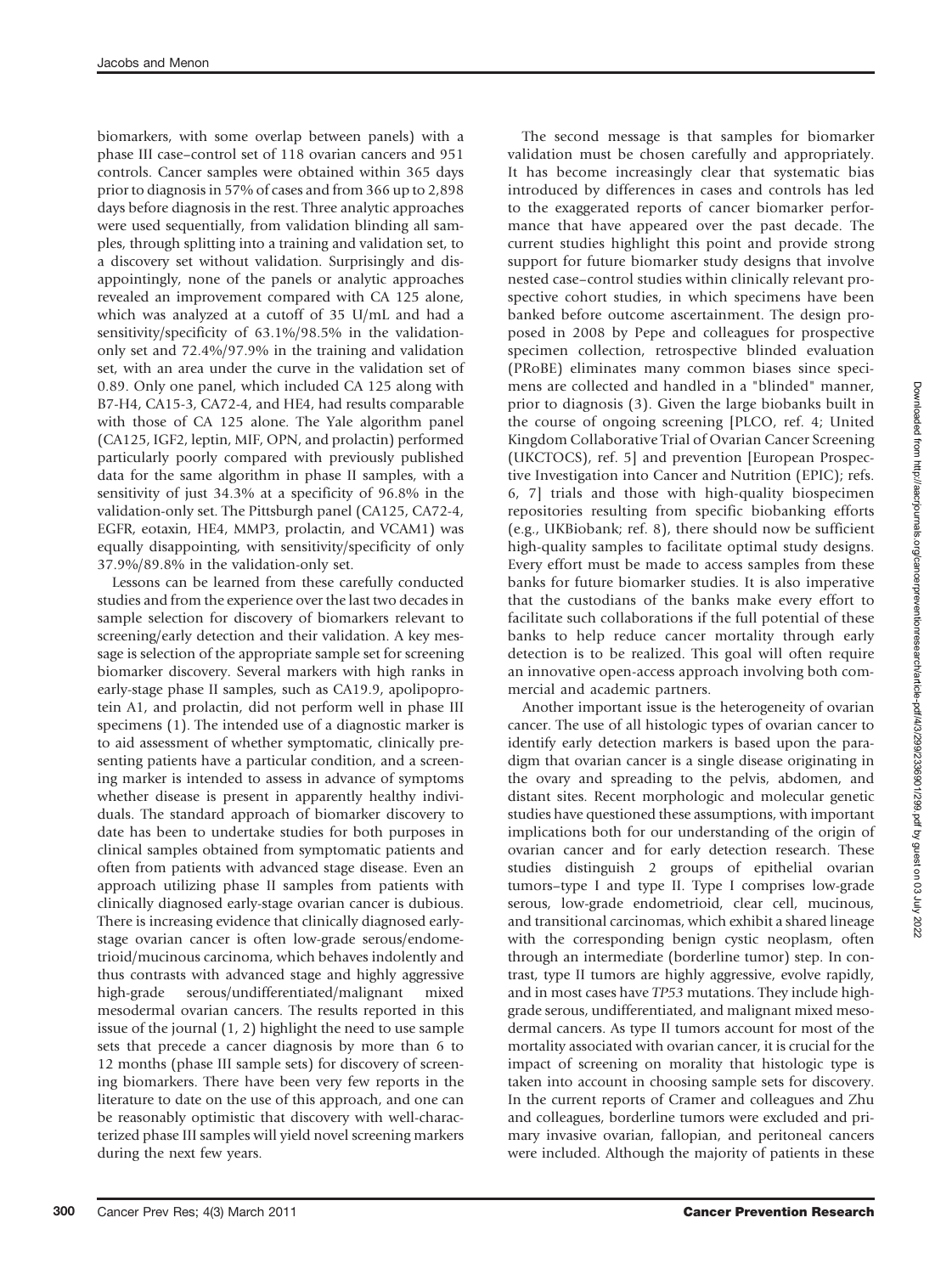studies had primary invasive epithelial ovarian cancer, a few nonepithelial (granulosa, squamous) and unknown histology cancers were included. Ideally, a histologic review of all cancers in the cohort with reclassification into type I and type II cancers should be undertaken and along with a focus on initial discovery of early detection biomarkers in type II cancers (9).

There are suggestions that type II cancers originate in other pelvic organs (tube, endometrium) and involve the ovary secondarily (10). This possibility implies that early detection of type II tumors might not result in a stage shift but in detection only of low-volume disease. Residual disease is nevertheless one of the most powerful prognostic markers in ovarian cancer, and low-volume disease may still translate into better outcomes. It is likely that this explains the significant survival benefit (median survival of women with index cancers in the screened group 72.9 months vs. 41.8 months in the control group) noted in the absence of stage shift in the first U.K. randomized controlled trial of ovarian cancer screening (11).

Screening for type II cancers will require sensitive and specific biomarkers that are expressed during ovarian carcinogenesis and reach the peripheral circulation early enough at levels distinguishable from those in healthy individuals and thus permit interventions that can alter the natural history of the disease. Many investigators are skeptical that this objective is achievable with current screening strategies, which are based on CA 125 and pelvic ultrasonography. After 4 rounds of screening in the PLCO trial, 72% of screen-detected ovarian cancer cases were late stage (III/IV; ref. 12). Neither the PLCO trial nor the studies reported here by Cramer and colleagues and Zhu and colleagues, however, utilized serial changeover time in individuals' biomarker profiles. A longitudinal time-series approach to CA 125 analysis has now been shown to increase CA 125 performance in 3 separate screening trials (13–15). In each of these studies, CA 125 was interpreted according to the Risk of Ovarian Cancer (ROC) algorithm, which uses a change-point model to estimate risk based on age-specific ovarian cancer incidence and serial CA 125 levels in serum (16). It is likely that an improved screening performance achieved in UKCTOCS (14) compared with that in the ovarian arm of the PLCO was due to the use of the ROC algorithm in UKCTOCS (along with a more rigorously defined and managed screening protocol; ref. 17). The sensitivity for preclinical primary invasive epithelial ovarian cancer, using the ROC algorithm to interpret CA 125 in UKCTOCS, was 89.5% in the CA 125 (multimodal) group at prevalence screening (12) compared with 67.4% after 4 rounds of screening in PLCO (12, 17). More important, 47.1% of patients in UKCTOCS had early-stage

disease at incidence screening compared with 22% at incidence screening (17) and 28% after 4 rounds of screening (12) in PLCO. In the multimodal arm of UKCTOCS, 9 of the 34 women with screen-detected primary invasive epithelial cancer initially had a normal CA 125 result, but they underwent repeat testing for an estimated "intermediate" risk based on the ROC algorithm. During ongoing incidence screening in UKCTOCS, it has become increasingly clear that low-volume, high-grade serous ovarian cancer can be detected with serial CA 125 monitoring interpreted by the ROC algorithm in the absence of ultrasound abnormalities (unpublished data).

Whether or not optimal use of CA 125 in screening for ovarian cancer can lead to a reduction in ovarian cancer mortality will be unclear until the PLCO and UKCTOCS studies report their mortality findings. It is already clear, however, that CA 125 can achieve a significant diagnostic lead time over clinical diagnosis. Indeed, a limitation of the reports by Cramer and colleagues and Zhu and colleagues is that their baseline is influenced by intervention based on CA 125 measurement in the PLCO trial. Women with elevated CA 125 levels tended to be diagnosed within 1 year of sample collection, and samples from these cases were excluded from the more than 12-month sample set, which must be interpreted in this context. For this reason, biobanks such as PLCO and UKCTOCS are ironically of greater value for estimating the potential lead time in nonovarian cancers and diseases which were not targeted by the screening intervention.

It is now possible to link the power of novel technologies for biomarker discovery with carefully selected phase III samples from biobanks such as UKCTOCS and PLCO. Of equal importance, there is increasing acceptance of the need for rigorous attention to study design, especially in the choice of sample sets. The new approach integrating these advances offers hope for identification of a novel generation of biomarkers which can achieve sufficient lead time to alter the natural history of ovarian and other cancers and reduce their mortality. The reports by Cramer and colleagues and Zhu and colleagues provide a foundation for this work.

## Disclosure of Potential Conflicts of Interest

Both authors collaborate on studies of ovarian cancer biomarkers and screening with some of the authors of the primary companion articles. Both authors have a financial interest in Abcodia, Ltd., a company formed to develop academic and commercial development of biomarkers for screening and risk prediction. I. Jacobs is a consultant to Becton Dickinson in the field of ovarian cancer.

Received January 10, 2011; revised January 22, 2011; accepted January 24, 2011; published online March 3, 2011.

2. Zhu CS, Pinsky PF, Cramer DW, et al. A Framework for evaluating biomarkers for early detection: validation of biomarker panels for ovarian cancer. Cancer Prev Res 2011;4:375–383.

**References** 

<sup>1.</sup> Cramer DW, Bast RC, Berg CD, et al. Ovarian cancer biomarker performance in prostate, lung, colorectal, and ovarian cancer screening trial specimens. Cancer Prev Res 2011;4:365–374.